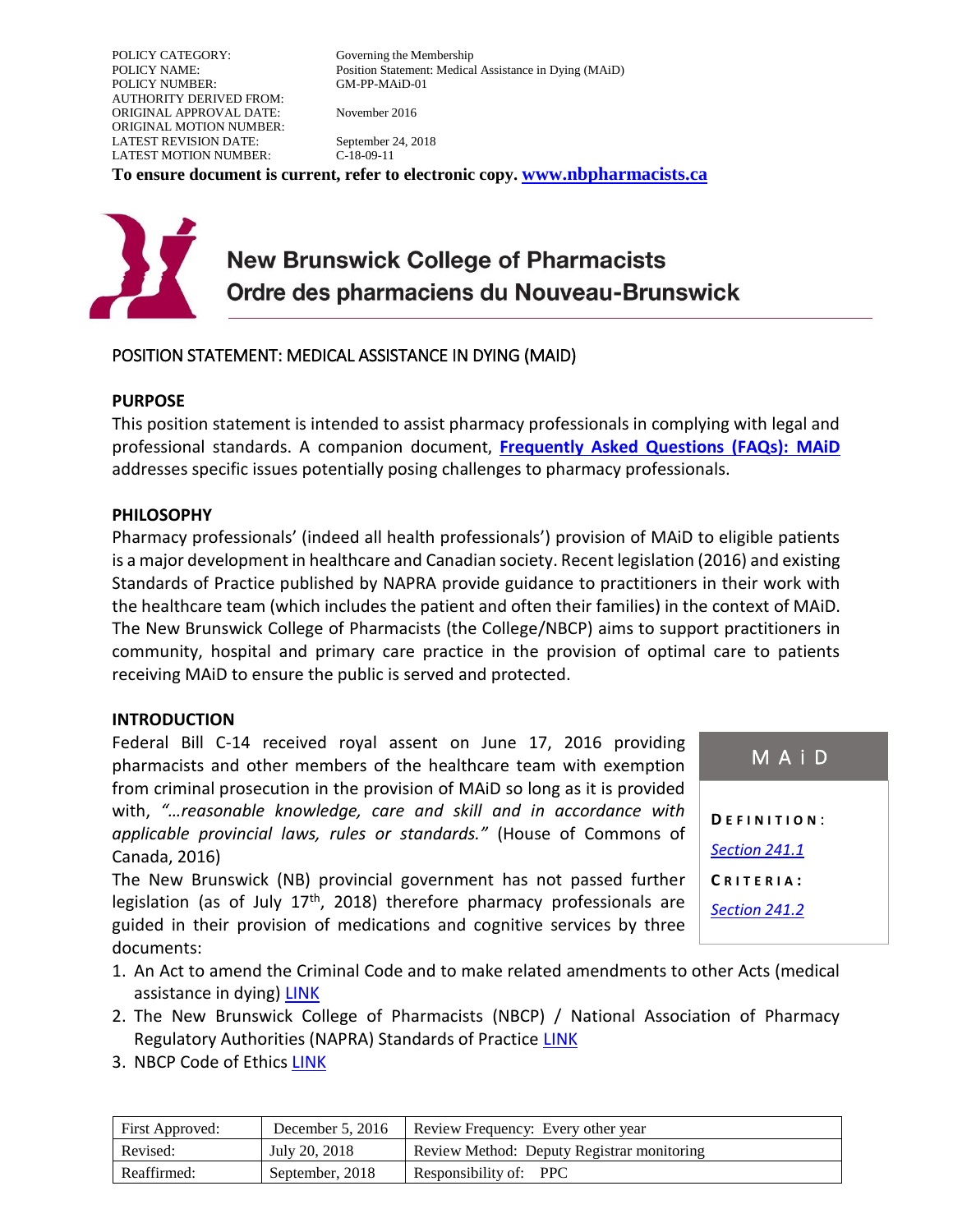Other provincial pharmacy regulatory authorities and pharmacy organisations have also published helpful guidance. NB pharmacy professionals are encouraged to review these documents for direction in terms of best practice with respect to therapeutics, drug supply chain and documentation in providing MAiD. Particularly useful documents are included in [Appendix](#page-2-0)  [A: MAiD Resources.](#page-2-0)

## **CONSCIENTIOUS OBJECTION**

Pharmacy professionals may determine that their personal philosophic, cultural or spiritual values conflict with providing MAiD. Those exercising their right to conscientious objection must inform their supervisor/manager of their objection so provision can be made well in advance of any patient presenting for MAiD to ensure care is provided in a timely manner by another pharmacist and/or pharmacy technician who philosophically supports MAiD. Objecting pharmacists in leadership roles are obligated to determine how to best address issues of conscience with their peers and/or the College. Members must complete a conscientious objection action plan to mitigate risk of adverse patient impact resulting from their belief conflicting with patient need. The College plans to publish the "Commentary: Conscientious Objection" as a companion document to the Code of Ethicsto assist members in safely navigating any conscientious objection. *[To be released in January, 2019]* Please refer to the [Code of Ethics](https://www.nbpharmacists.ca/site/codeofethics) as a resource for navigating ethical concerns.

## **PHARMACY TECHNICIAN ROLE**

Pharmacy technicians may be involved in the preparation of MAiD to the same degree as any pharmaceutical product.

## **PHARMACIST ROLE**

*Initial Patient Inquiries*: Pharmacists should refer all initial inquiries regarding MAiD for a particular individual to a medical or nurse practitioner, to the NB Government informational webpage [LINK](http://www2.gnb.ca/content/gnb/en/departments/health/patientinformation/content/MedicalAssistanceInDying.html), or to either of NB's regional health authority (RHA) webpages (Horizon Health Network: [LINK,](http://en.horizonnb.ca/media-centre/awareness-initiatives/medical-assistance-in-dying.aspx) Vitalité Health Network: [LINK\)](http://www.vitalitenb.ca/en/patients/end-life-care/medical-assistance-dying). As a member of the patient care team, the pharmacist should liaise with the patient's primary health provider with the patient's consent.

*Interprofessional Collaboration:* Federal legislation now specifies only a medical or nurse practitioner can provide and prescribe MAiD and that pharmacists may provide pharmaceuticals, care and education to patients and their families regarding the intervention without fear of recourse. Pharmacists are collaborators on the patient care team however, as a supporting member rather than leading MAiD.

# **MEDICATION THERAPY MANAGEMENT/PHARMACEUTICAL CARE**

The patient care process (assessment, plan and follow-up) ensures patients receive comprehensive care by a pharmacist. The high-stakes nature of MAiD demands pharmacists fully engage in all steps in the process. The NBC[P FAQs: MAiD](http://nbcp.in1touch.org/document/3052/GM-PP-MAiD-02%20FAQ_NBCP_Jan2017%20EN.pdf) document contains a detailed discussion of pharmaceutical care in the context of MAiD.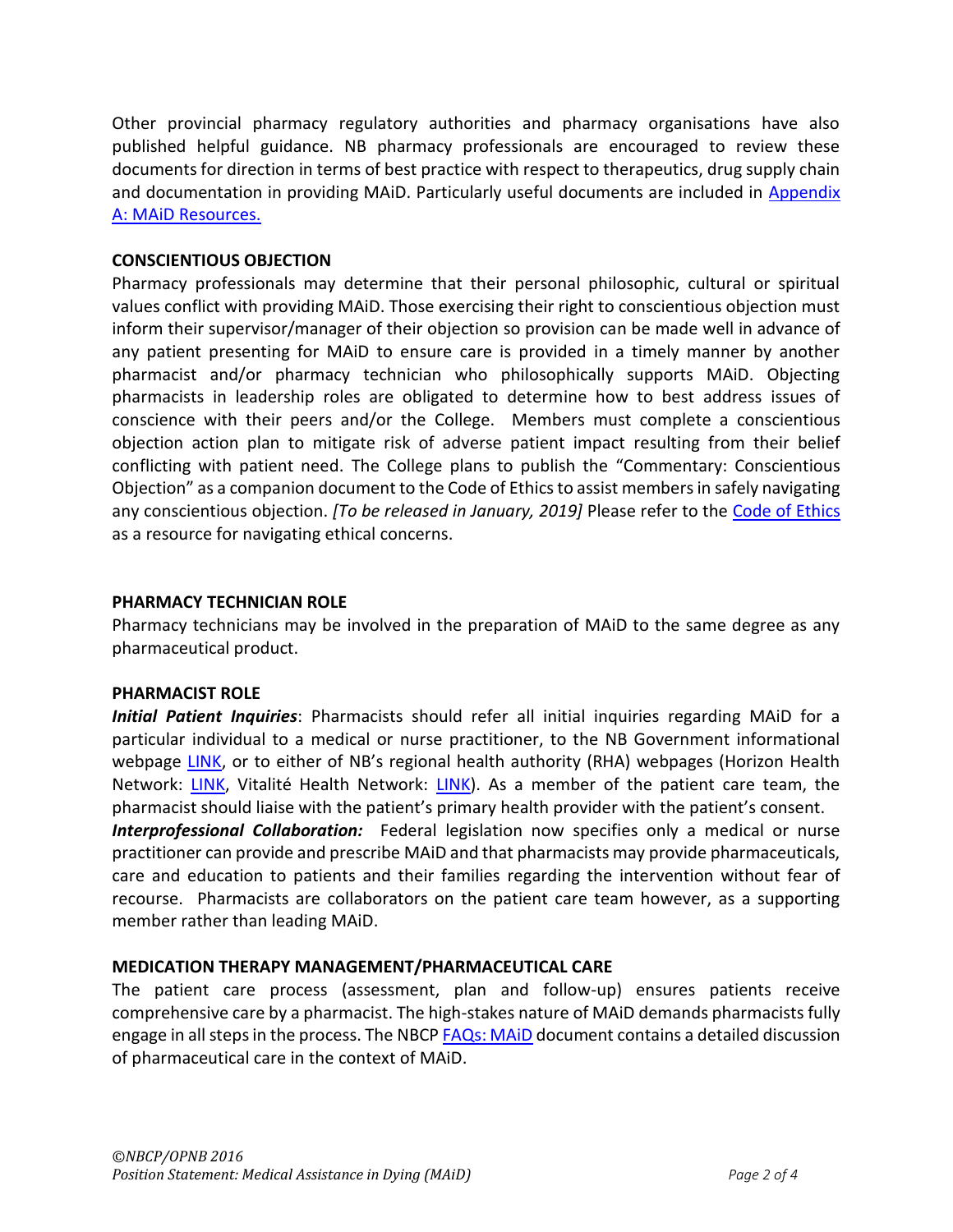# *Documentation*

Patient care can be documented in various formats and should adhere to general standards of practice. **An Act to amend the Criminal Code and to make related amendments to other Acts (medical assistance in dying)** includes safeguards that pharmacists should document as being satisfied.

Provider and independent reviewer document patient has:

- 1. Met all criteria for MAiD
- 2. Capacity for and provided consent for MAiD

In addition to patient care documentation, Health Canada has developed the Canadian MAID Data Collection Portal (the Portal) to collect data on the request and provision of MAiD. The pharmacist who dispenses a substance in connection with the provision of MAiD will be required to document information listed under [Schedule 7](http://gazette.gc.ca/rp-pr/p2/2018/2018-08-08/html/sor-dors166-eng.html) of the [Regulations](http://www.gazette.gc.ca/rp-pr/p2/2018/2018-08-08/html/sor-dors166-eng.html) for the monitoring of medical assistance in dying to the federal Minister of Health through the Portal within 30 days of dispensing the substance. Along with the Portal, Health Canada is expected to publish guidance documents and undertake outreach and engagement activities prior to the date of enforcement. These regulations are to come into force November 1<sup>st</sup>, 2018.

## **PROVISION OF PRESCRIPTION MEDICATION FOR MAiD**

NB RHAs have collaborated with government, the College, ambulatory care agencies and internal risk management to establish MAiD prescriptions. These detailed prescriptions include medications, routes of administration and doses determined as first-line therapy for MAiD. The patient care team is encouraged to use these forms to ensure consistency and completeness of the MAiD regimen. While they are prescriptive, they do not preclude adjustment for patientspecific factors. In addition, these documents specify how medications should be securely provided to the patient (or professional administering the medicines) and how unused portions are returned to the originating pharmacy.

MAiD is not considered an urgent intervention. The patient care team should be aware that procurement of these medicines requires time (days to weeks), as they may not be in routine inventories. A reasonable timeline should be established with the team to facilitate planning of care.

Due to the high-risk nature of the medications used in MAiD, administration documentation (from the medical or nurse practitioner) should be retained so that the pharmacy professional can determine how much medication is expected for return to the pharmacy for destruction.

## **CONCLUSION**

<span id="page-2-0"></span>This position statement is meant to provide long-term guidance to pharmacy professionals. Pharmacy practice, as it relates to MAiD, will develop and change and practitioners are advised to consult current publications such as those listed in Appendix A. For further information, please contact the College directly [\(info@nbpharmacists.ca](mailto:info@nbpharmacists.ca) or call 506 857-8957).